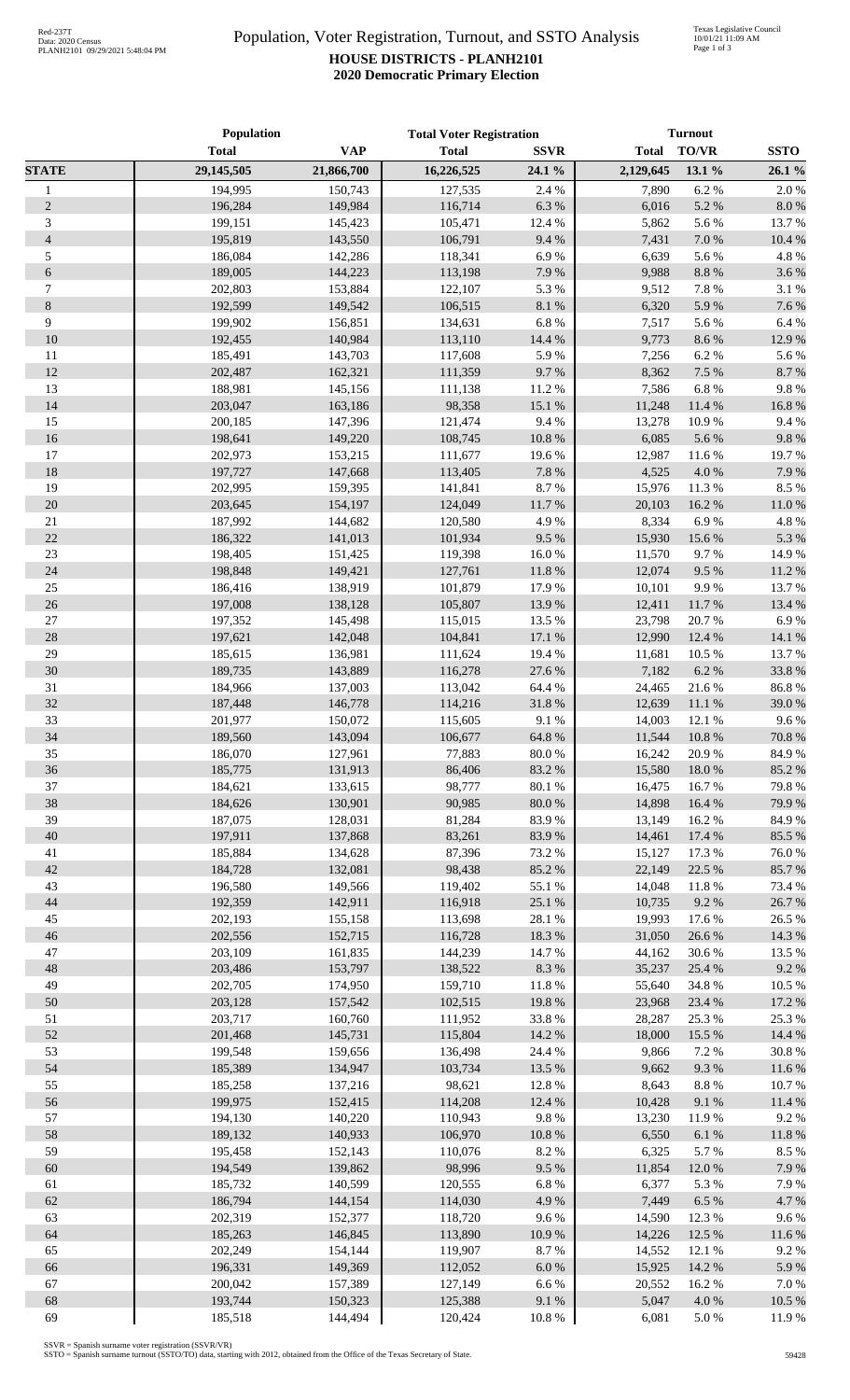## Population, Voter Registration, Turnout, and SSTO Analysis **HOUSE DISTRICTS - PLANH2101 2020 Democratic Primary Election**

|              | <b>Population</b> |            | <b>Total Voter Registration</b> |             | <b>Turnout</b> |               |             |
|--------------|-------------------|------------|---------------------------------|-------------|----------------|---------------|-------------|
|              | <b>Total</b>      | <b>VAP</b> | <b>Total</b>                    | <b>SSVR</b> | <b>Total</b>   | TO/VR         | <b>SSTO</b> |
| <b>STATE</b> | 29,145,505        | 21,866,700 | 16,226,525                      | 24.1 %      | 2,129,645      | 13.1 %        | 26.1%       |
| 70           | 188,804           | 130,251    | 107,158                         | 6.8%        | 13,218         | 12.3 %        | 7.1 %       |
| 71           | 191,317           | 146,476    | 107,405                         | 15.1 %      | 5,892          | 5.5 %         | 16.6%       |
| 72           | 186,421           | 143,348    | 105,914                         | 25.3 %      | 5,878          | 5.5 %         | 31.9%       |
| 73           | 200,375           | 156,900    | 135,066                         | 13.8 %      | 15,436         | 11.4 %        | 14.6 %      |
| 74           | 200,697           | 148,484    | 110,077                         | 65.8%       | 20,373         | 18.5 %        | 74.4 %      |
| 75           | 200,418           | 137,283    | 88,533                          | 77.7 %      | 10,017         | 11.3%         | 78.8%       |
| 76           | 201,357           | 150,301    | 108,857                         | 15.5 %      | 16,813         | 15.4 %        | 11.8%       |
| 77           | 203,921           | 158,812    | 118,126                         | 77.2 %      | 19,113         | 16.2%         | 76.3%       |
| 78           | 203,786           | 153,882    | 122,337                         | 54.2 %      | 19,255         | 15.7%         | 53.6%       |
| 79           | 204,008           | 155,827    | 120,623                         | 70.8 %      | 19,411         | 16.1%         | 74.1 %      |
| 80           | 192,601           | 135,888    | 105,700                         | 73.4 %      | 21,190         | 20.0%         | 84.1 %      |
| 81           | 184,670           | 133,588    | 88,248                          | 43.4 %      | 3,923          | 4.4 %         | 50.0%       |
| $82\,$       | 187,676           | 136,280    | 97,231                          | 28.8%       | 4,326          | 4.4 %         | 34.6%       |
| 83           | 186,970           | 139,966    | 111,056                         | 23.8 %      | 6,517          | 5.9%          | 26.5 %      |
| 84           | 186,523           | 145,008    | 102,184                         | 29.5 %      | 9,335          | 9.1%          | 30.2%       |
| 85           | 202,964           | 154,177    | 132,111                         | 15.0%       | 10,986         | 8.3%          | 11.7%       |
| 86           | 185,308           | 138,631    | 110,477                         | 17.7 %      | 5,422          | 4.9%          | 20.1%       |
| 87           | 187,448           | 138,418    | 94,453                          | 23.0%       | 4,490          | 4.8%          | 22.9%       |
| $88\,$       | 186,059           | 135,454    | 105,812                         | 33.0%       | 3,197          | 3.0%          | 36.6%       |
| 89           | 190,581           | 138,420    | 110,667                         | 9.0 %       | 15,320         | 13.8%         | 8.8 %       |
| 90           | 201,099           | 144,701    | 85,657                          | 40.6 %      | 13,394         | 15.6 %        | 32.2 %      |
| 91           | 187,551           | 141,549    | 106,952                         |             |                |               |             |
| 92           |                   |            |                                 | 13.8 %      | 11,039         | 10.3%         | 15.1 %      |
|              | 192,096           | 146,866    | 82,408                          | 17.3 %      | 10,786         | 13.1 %        | 15.1 %      |
| 93           | 188,296           | 132,214    | 101,911                         | 14.0%       | 10,886         | 10.7%         | 15.3%       |
| 94           | 185,566           | 144,505    | 118,473                         | 9.4%        | 17,022         | 14.4 %        | 10.4 %      |
| 95           | 203,641           | 148,994    | 98,441                          | 14.7%       | 18,066         | 18.4%         | 9.5%        |
| 96           | 188,593           | 140,738    | 118,460                         | $10.3~\%$   | 15,225         | 12.9%         | 9.2%        |
| 97           | 190,669           | 148,417    | 113,540                         | 11.1 %      | 15,847         | 14.0%         | 9.8%        |
| 98           | 184,798           | 141,006    | 126,955                         | 6.1%        | 15,908         | 12.5 %        | 7.2 %       |
| 99           | 201,695           | 151,589    | 111,008                         | 16.4 %      | 12,148         | 10.9%         | 17.0%       |
| 100          | 185,436           | 150,653    | 108,835                         | 14.6 %      | 23,577         | 21.7%         | 12.3 %      |
| 101          | 186,636           | 133,467    | 99,253                          | 16.8%       | 15,486         | 15.6 %        | 12.5 %      |
| 102          | 187,686           | 141,854    | 87,522                          | 12.8 %      | 14,461         | 16.5 %        | 11.2%       |
| 103          | 189,432           | 147,409    | 85,417                          | 34.1 %      | 17,577         | 20.6 %        | 25.8%       |
| 104          | 186,630           | 135,171    | 82,879                          | 45.1 %      |                | 15,028 18.1 % | 34.5 %      |
| 105          | 186,828           | 140,913    | 74,522                          | 24.8%       | 9,813          | 13.2 %        | 23.4 %      |
| 106          | 191,093           | 136,666    | 106,811                         | 8.2%        | 12,624         | 11.8%         | 8.2%        |
| 107          | 186,185           | 140,174    | 86,932                          | 19.9%       | 15,674         | 18.0%         | 16.5 %      |
| 108          | 187,643           | 151,154    | 134,402                         | 4.8 %       | 27,816         | 20.7 %        | 5.4 %       |
| 109          | 188,181           | 136,550    | 106,479                         | 10.4 %      | 23,221         | 21.8%         | 5.0%        |
| 110          | 185,481           | 126,827    | 71,625                          | 33.3%       | 9,747          | 13.6 %        | 25.4 %      |
| 111          | 185,801           | 137,653    | 112,189                         | 14.0 %      | 25,824         | 23.0%         | 7.6 %       |
| 112          | 185,204           | 144,361    | 116,912                         | 9.0 %       | 19,266         | 16.5 %        | 8.6%        |
| 113          | 185,073           | 137,196    | 95,637                          | 21.2%       | 12,746         | 13.3 %        | 17.8%       |
| 114          | 187,670           | 136,156    | 84,065                          | 33.5 %      | 11,770         | 14.0%         | 26.8%       |
| 115          | 186,289           | 146,507    | 98,262                          | 10.7%       | 16,363         | 16.7%         | 10.8%       |
| 116          | 200,120           | 160,090    | 113,540                         | 48.3%       | 20,095         | 17.7 %        | 51.7%       |
| 117          | 198,399           | 139,199    | 97,023                          | 55.1 %      | 12,617         | 13.0%         | 55.2%       |
| 118          | 199,826           | 148,024    | 109,424                         | 55.1 %      | 13,780         | 12.6 %        | 60.8%       |
| 119          | 202,657           | 150,837    | 107,897                         | 51.4%       | 15,437         | 14.3 %        | 54.7%       |
| 120          | 203,115           | 149,887    | 105,678                         | 33.8%       | 15,370         | 14.5 %        | 29.5 %      |
| 121          | 203,209           | 155,904    | 132,263                         | 22.1 %      | 20,679         | 15.6%         | 25.5 %      |
| 122          | 201,984           | 149,711    | 125,920                         | 24.3 %      | 17,740         | 14.1 %        | 30.6%       |
| 123          | 200,095           | 160,561    | 119,451                         | 48.3%       | 24,117         | 20.2 %        | 45.9%       |
| 124          | 197,852           | 146,224    | 97,802                          | 61.0%       | 13,524         | 13.8%         | 61.7%       |
| 125          | 202,067           | 151,951    | 121,473                         | 53.7%       | 19,719         | 16.2%         | 56.4 %      |
| 126          | 194,060           | 147,183    | 118,786                         | 13.6 %      | 13,492         | 11.4 %        | 12.4 %      |
| 127          | 199,089           | 144,351    | 121,018                         | 15.2 %      | 13,128         | 10.8%         | 13.8%       |
| 128          | 201,183           | 148,227    | 104,517                         | 22.3 %      | 7,958          | 7.6 %         | 24.3 %      |
| 129          | 198,661           | 154,787    | 119,780                         | 15.9%       | 15,225         | 12.7 %        | 15.7 %      |
| 130          | 194,311           | 139,508    | 114,988                         | 13.0%       | 10,457         | 9.1%          | 13.6%       |
| 131          | 201,256           | 144,968    | 81,623                          | 28.4%       | 12,424         | 15.2 %        | 17.2 %      |
| 132          | 195,943           | 141,733    | 100,617                         | 16.3%       | 10,938         | 10.9%         | 14.8%       |
| 133          | 196,966           | 155,045    | 110,990                         | $8.8~\%$    | 16,689         | 15.0%         | 9.7%        |
| 134          | 202,847           | 168,828    | 136,819                         | $8.2~\%$    | 34,423         | 25.2 %        | 7.7%        |
| 135          | 197,186           | 140,362    | 96,862                          | 26.8%       | 11,381         | 11.7 %        | 21.5 %      |
| 136          | 203,904           | 153,117    | 113,300                         | 14.7%       | 23,011         | 20.3 %        | 13.9%       |
| 137          | 187,800           | 140,396    | 59,407                          | 22.4 %      | 7,504          | 12.6 %        | 19.2 %      |
| 138          | 201,745           | 154,239    | 109,320                         | 20.5 %      | 14,510         | 13.3 %        | 18.3%       |